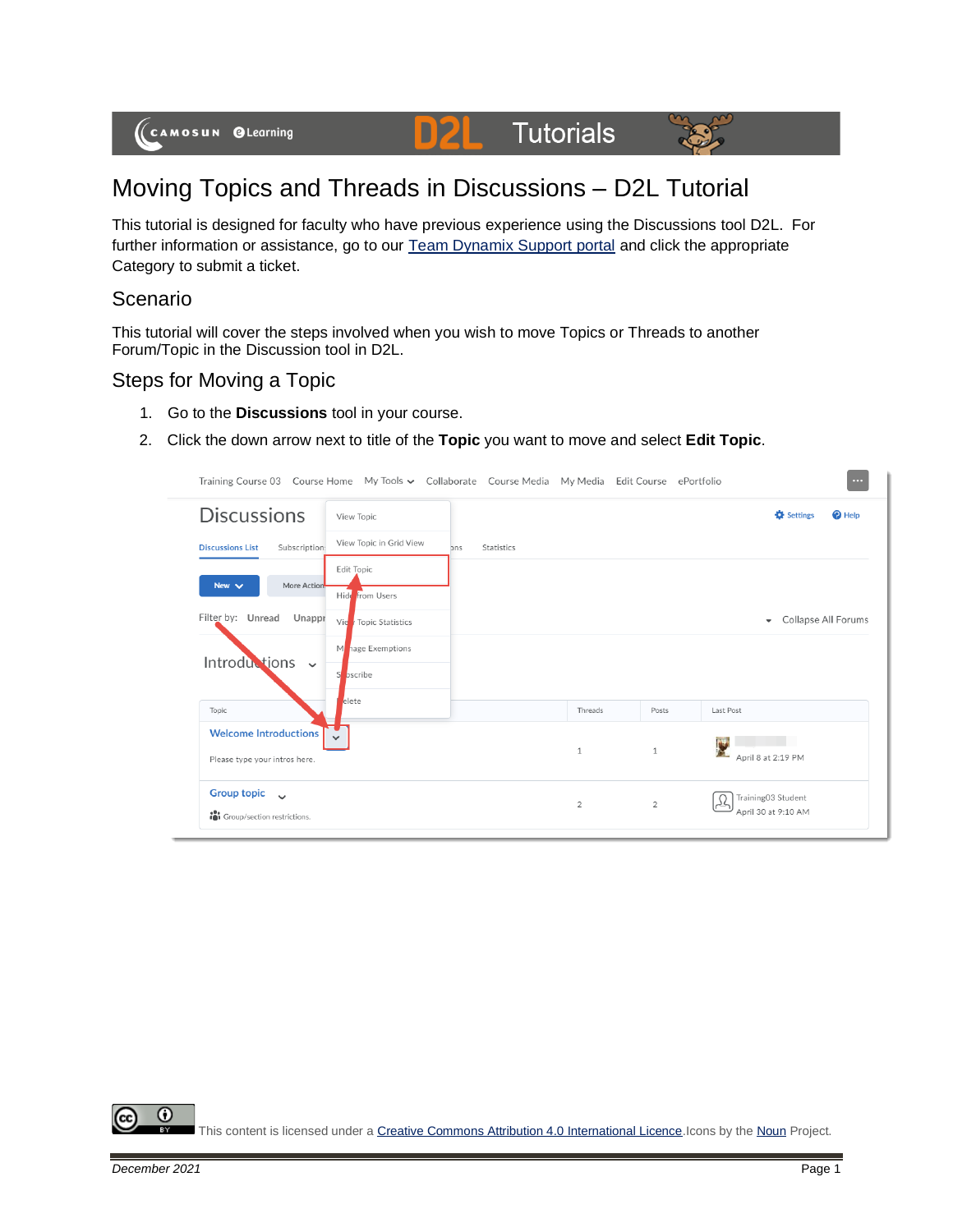3. In the Forum drop-down, select the Forum you wish to move the Topic to. Click **Save and Close**.

| Edit Topic - Welcome Introductions .<br>Properties<br>Restrictions<br>Assessment<br>Objectives                                                                                                                                                                                                                                                                                |
|-------------------------------------------------------------------------------------------------------------------------------------------------------------------------------------------------------------------------------------------------------------------------------------------------------------------------------------------------------------------------------|
| Edit Topi Details<br>Forum <sup>*</sup><br>[New Forum] @<br>Introductions<br>$\checkmark$<br>-- Choose a Forum --<br>Introduction                                                                                                                                                                                                                                             |
| <b>Student Introductions</b><br>Video Di cussions<br>Assignment 1 Discussions Forum<br>Ongoing Discussions<br><b>Final Ref</b> ection                                                                                                                                                                                                                                         |
| Description<br><u> / U</u>   ▼    亜 三   ≣  <br>$\sigma^{\!\mathcal{O}}$<br>B<br>騦<br>Font Family $\sim$<br>Font Size $\sim$<br>D<br>Paragraph<br>$\blacksquare$<br>$\overline{\phantom{a}}$<br>ť<br>$\checkmark$<br>$\blacktriangledown$<br>$\overline{\phantom{a}}$<br>$\overline{\phantom{a}}$<br><br>ntros here<br><b>Save and Close</b><br>Save and New<br>Save<br>Cancel |

## Steps for Moving a Thread

- 1. Go to the **Discussions** tool in your course.
- 2. Click on the title of the **Topic** containing the Thread you want to move.

| <b>Discussions</b>                                                                                                                                                                                                                                         |              |       | <b>D</b> Settings<br>$\boldsymbol{\Theta}$ Help |
|------------------------------------------------------------------------------------------------------------------------------------------------------------------------------------------------------------------------------------------------------------|--------------|-------|-------------------------------------------------|
| <b>Discussions List</b><br>Group and Section Restrictions<br>Subscriptions<br>Statistics                                                                                                                                                                   |              |       |                                                 |
| More Actions $\vee$<br><b>Ne</b><br>$\checkmark$                                                                                                                                                                                                           |              |       |                                                 |
| Filter I<br>Unread<br>Unapproved<br>V:                                                                                                                                                                                                                     |              |       | Collapse All Forums<br>٠                        |
| Introductions<br>$\checkmark$<br>Click to expand: 0 Unread Posts (3 total) - 2 topics in Introductions                                                                                                                                                     |              |       |                                                 |
| Student Introductions v                                                                                                                                                                                                                                    |              |       |                                                 |
| Topic                                                                                                                                                                                                                                                      | Threads      | Posts | Last Post                                       |
| Why are you here?<br>This Topic is called "Why are you here?". Post 1-2 paragraphs explaining why you are taking<br>this course and about what your learning expectations are (i.e., what are the top three things<br>you hope to learn from this course). | $\mathbf{1}$ | 1(1)  | Training01 Student<br>Ω<br>April 2 at 3:41 PM   |

This content is licensed under [a Creative Commons Attribution 4.0 International Licence.I](https://creativecommons.org/licenses/by/4.0/)cons by th[e Noun](https://creativecommons.org/website-icons/) Project.

 $\odot$